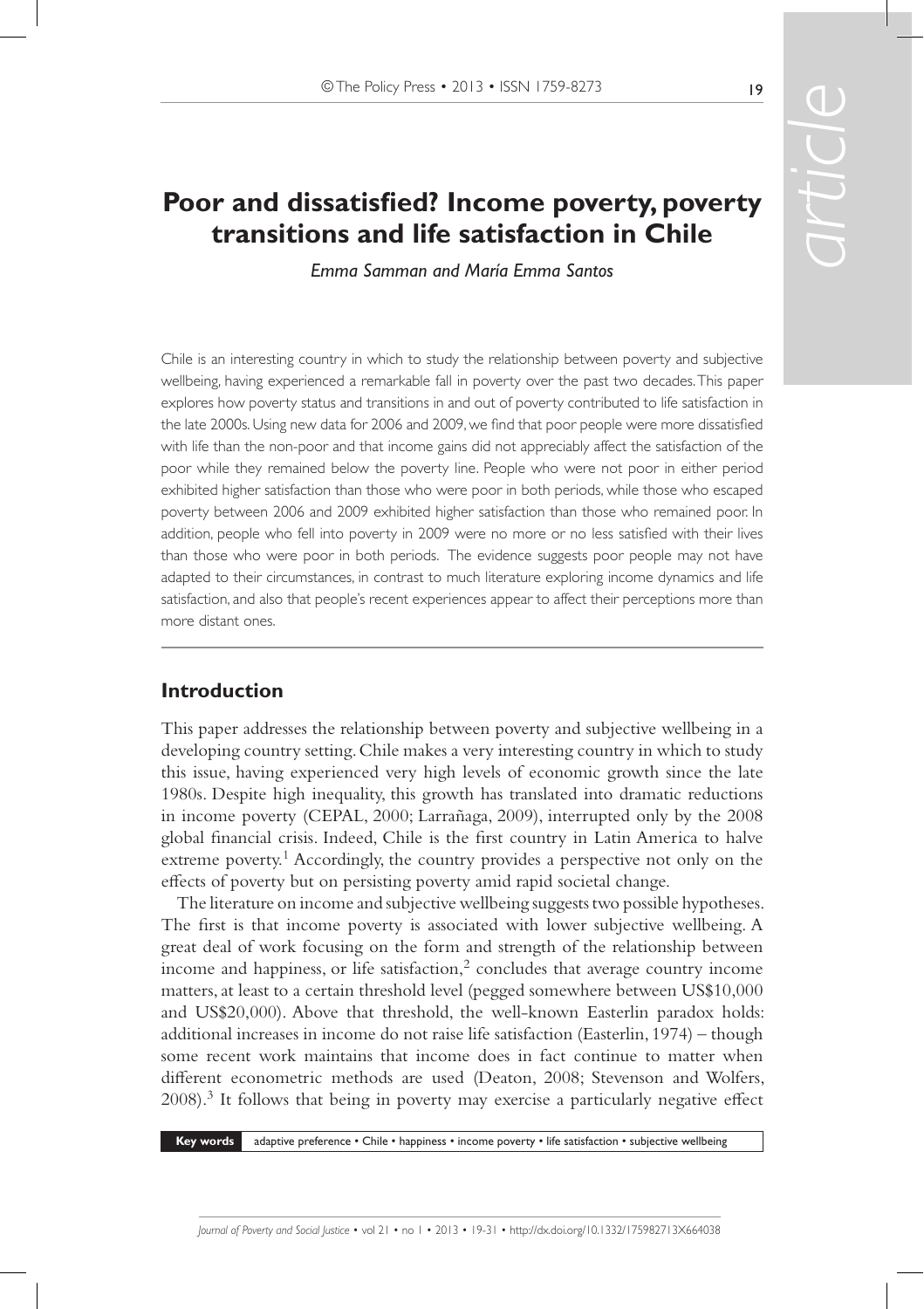on life satisfaction. The existing evidence suggests that subjective wellbeing is – on average – typically lower among the income poor but that they appear to be more satisfied than dissatisfied with their lives (see Rojas, 2004 on Mexico; Neff, 2009 on South India).

A second possible hypothesis is that income poverty is not associated with lower satisfaction levels. Here there are at least four possible explanations. First, income may not explain a great deal of subjective wellbeing. Satisfaction may be driven by latent personality traits (see Diener et al, 1999) or more closely associated with other domains of life. Recent evidence is somewhat supportive of both arguments. For instance, Diener and Lucas (1999) find that personality may explain up to 35 per cent of subjective wellbeing. When Helliwell et al (2012) explore the contribution of income to life satisfaction, using country level averages, they find that it explains some 65 per cent of variation. When they include other explanators relating to social support, freedom and corruption, however, they find the explanatory value of income falls by more than half. Second, poor people may derive satisfaction from other aspects of life that potentially offset the dissatisfaction occasioned by low incomes. A clear example is a study that compared slum dwellers, sex workers and pavement dwellers in Calcutta (Biswas-Diener and Diener, 2001). The study concluded that the three groups reported higher levels of satisfaction with their lives than might be expected and that the satisfaction they derived from their social relationships may have contributed to this overall satisfaction. Third, people may adapt to adverse circumstances to the extent that they do not depress their mental outlook. Amartya Sen has written extensively on what he terms 'valuation neglect' brought about by 'physical condition neglect'. Deprived people, he argues, may have 'learned to have "realistic" desires and to take pleasure in small mercies' (Sen, 1985: 14). Finally, some researchers argue that satisfaction may be, to varying extents, relative, particularly once basic needs are satisfied, and therefore conditioned by 'reference groups' perceived as important (see Merton, 1957; Luttmer, 2004; van Praag, 2011). This could affect perceptions in different ways, depending on whether the reference groups of the poor tend to be their peers, richer people or people defined by characteristics other than their income.

One way to probe the nature of the poverty-satisfaction relationship further is to explore the extent to which income may contribute, alongside other factors, to overall life satisfaction. Another is to consider whether and how people's perceptions change when they make a transition into and out of poverty. A large literature on poverty dynamics from many countries suggests that transitions in and out of poverty are frequent occurrences. For instance, in Chile, investigation of 1996–2001 panel data concluded that while 20 per cent of the population lived below the official poverty line in each year, only 9 per cent was poor at both points in time (Neilson et al, 2008).

Increasingly, it is evident that 'individual subjective assessments are not fixed solely by their current objective circumstances but by their expectations, aspirations, previous experiences and social reference groups' (Burchardt, 2005: 1). However, more research is needed to determine to what extent and how these factors matter.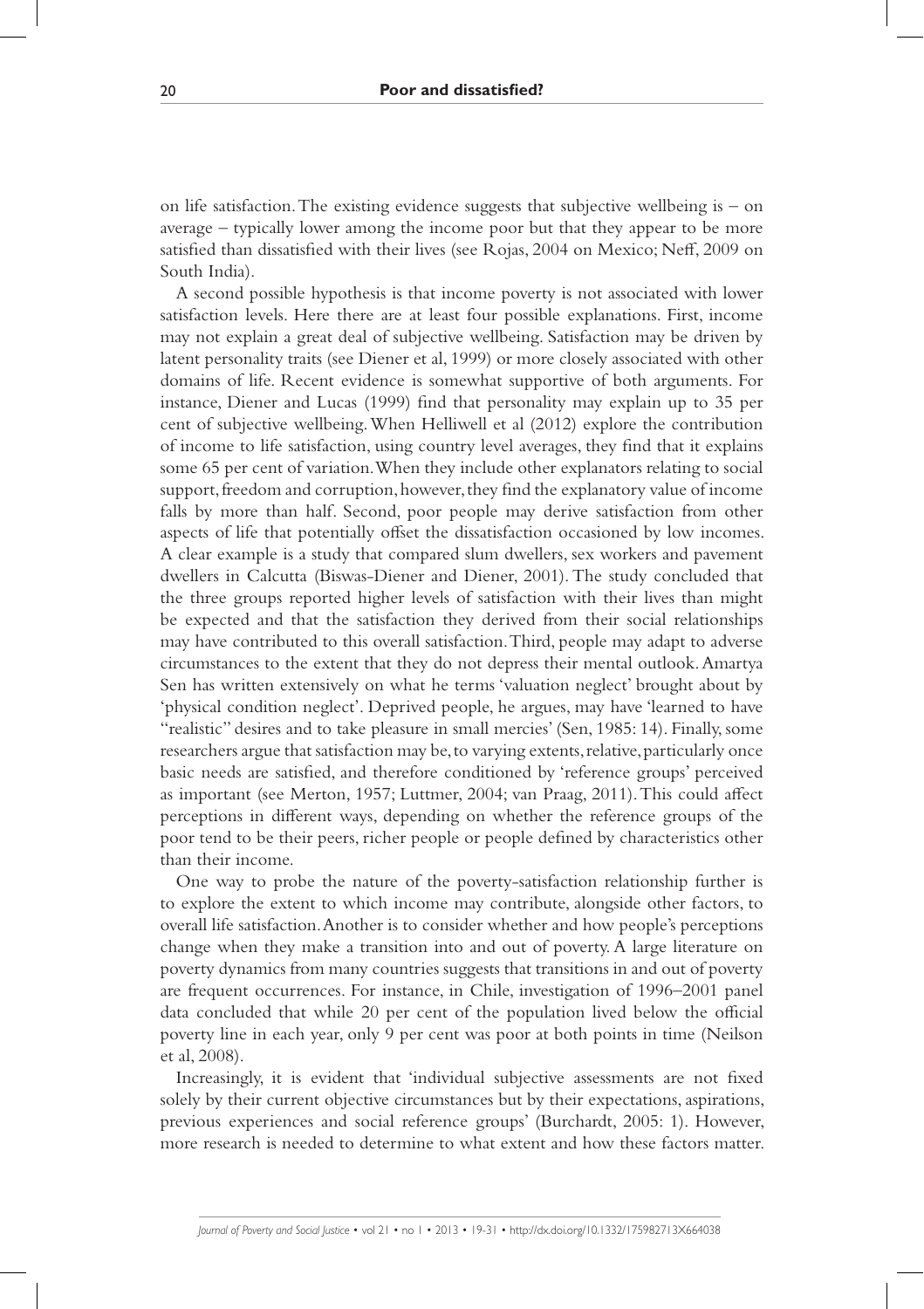In this respect, the paper links to a growing body of research on the effect of income dynamics on subjective states (Brickman et al, 1978; Van Praag and Fritjers, 1999; Stutzer, 2004; Burchardt, 2005; Di Tella et al, 2007), which largely reports that people adapt to varying extents to shifts in their income.

This paper will contribute to this literature by exploring how (a) poverty status at a point in time and (b) transitions in and out of poverty contribute to life satisfaction. The analysis stands to provide a valuable perspective first in focusing on poverty and second, in considering a developing country setting, less studied owing to data constraints.4 On the one hand, absolute need is likely to be greater than in developed countries where much of this literature is focused, potentially amplifying a negative relationship between poverty and subjective wellbeing. On the other hand, the rapid fall in income poverty in recent years in Chile may have shifted reference norms, making poor people more sensitive to relative considerations – the effects of this may go in either direction.

This paper draws upon the work of the Oxford Poverty and Human Development Initiative (OPHI) on the 'Missing dimensions of poverty'. This initiative seeks to collect internationally comparable data on key aspects of wellbeing that arise in participatory and normative studies of poverty but for which data is not systematically collected in internationally-comparable survey instruments. The five dimensions are: quality of employment, agency and empowerment, shame and humiliation, violence and psychological wellbeing (see *Oxford Development Studies,* 2007). The resulting dataset allows an assessment of how income relates to multiple aspects of wellbeing – both traditional dimensions typically included in standard household surveys but also key subjective dimensions. These data were collected for the first time in a nationally representative survey in Chile in 2009.

## **Dataset and methodology**

The analysis draws on two rounds of data collection. It uses 2006 data from Chile's household survey (CASEN) and 2009 data collected by OPHI. The latter survey was conducted among a nationally-representative subsample of the 2006 sample, and repeated several of the 2006 CASEN modules alongside module's on OPHI's 'missing dimensions'.

The respondents in the 2006 and 2009 datasets can be identified as income poor or non-poor in each of these years, given that the full CASEN income module is available at both points in time. We have information available regarding satisfaction in different domains in 2009 only as these questions were not part of the original CASEN survey. The full sample is composed of 1,432 households and a total of 6,949 people. Of that total, 6,286 people were interviewed in 2006, 5,875 in 2009 and 5,212 people in both years.

This analysis hinges on per capita household income and income poverty status in 2006 and 2009, and satisfaction with life in 2009. Per capita income, in turn, is obtained adding up the incomes of all household members, from all possible sources, and dividing them by the household size in each period.<sup>5</sup> As income cutoffs, we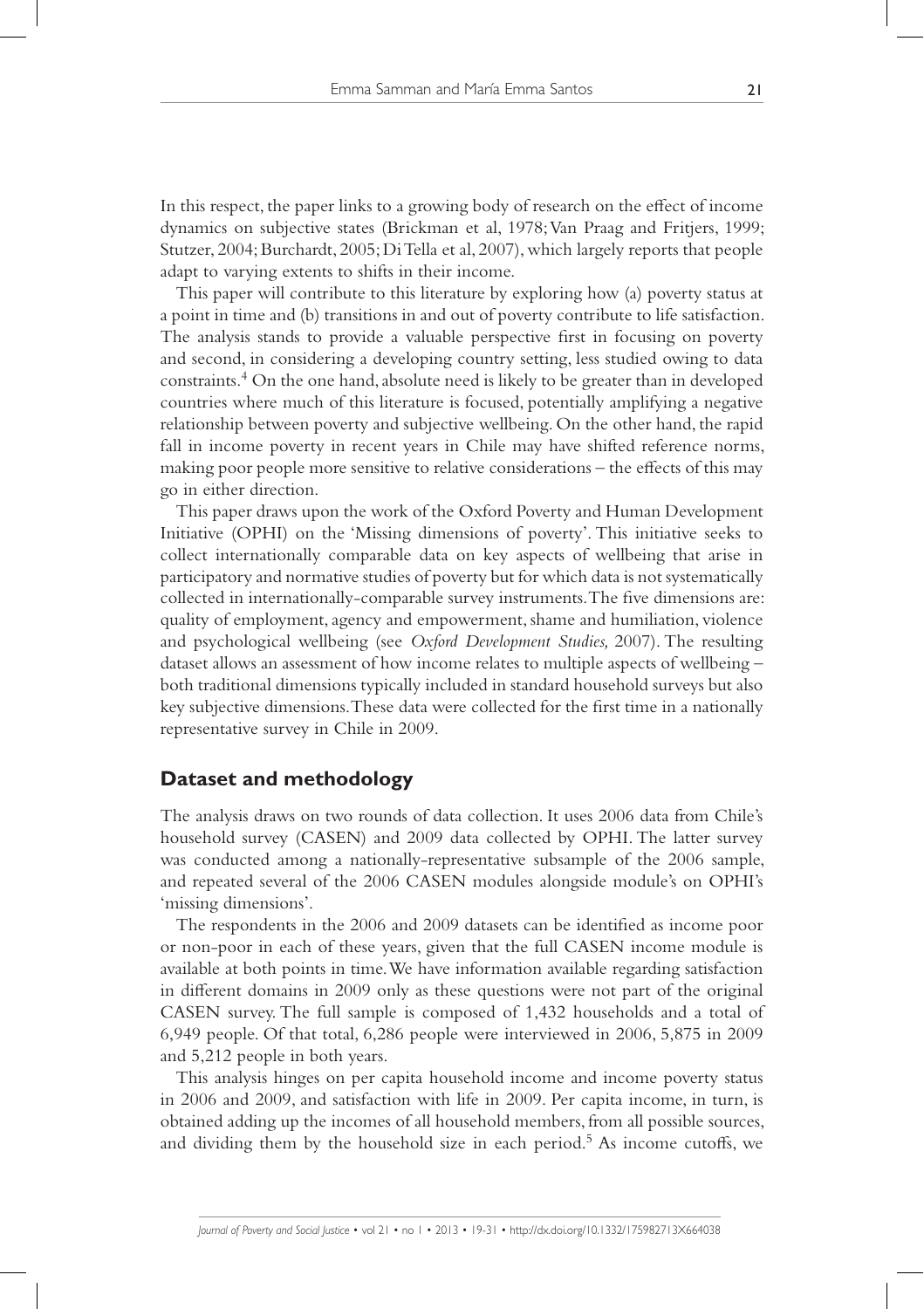use the poverty lines used by MIDEPLAN for the official poverty estimates, which follow the Cost of Basic Needs Approach typically used in Latin American countries. The Total Poverty Line is computed as twice the cost of the Basic Food Basket in urban areas, and as 1.75 times the cost of the Basic Food Basket in rural areas. Table 1 presents the values of the poverty line in urban

and rural areas in each year.

In the panel we observe 20.3 per cent of people as poor in 2006 and 34.4 per cent in 2009. While poverty has fallen markedly since the early 1990s, it increased in the 2006–9 period. The increase has been attributed to the 2008 global crisis rather than a reversal of trend.

What transitions have taken place? Table 2 presents the percentage of population in each category. In line with the increase in poverty observed in the panel from 2006 to 2009, we see that 22 per cent of the people in the panel were

non-poor in 2006 but became poor in 2009, 8 per cent followed the reverse pattern and 12 per cent were poor in both years.

We construct a set of variables to account for poverty transitions. One denotes being poor in both years (2006 and 2009), another denotes being poor in 2006 but non-poor in 2009, a third accounts for those who were non-poor in 2006 but poor in 2009 and finally there is a variable for those who were non-poor in both years.6

Life satisfaction is constructed on the

**Table 1: Income poverty line**

| Area  | 2006   | 2009   |  |  |
|-------|--------|--------|--|--|
| Urban | 47,099 | 69,134 |  |  |
| Rural | 31.756 | 43.242 |  |  |

*Notes:* All values are in Chilean Pesos (CH\$). In July 2010 CH\$1=US\$ 0.00188. The PPP exchange rate of the Chilean Peso according to World Bank was 288.7.

*Source:* MIDEPLAN, http:// siteresources.worldbank.org/ ICPINT/Resources/Table5\_7.pdf

**Table 2: Income transitions in the panel**

| 2006-09                 | Frequencies | %     |  |  |
|-------------------------|-------------|-------|--|--|
| Into and out of poverty |             |       |  |  |
| Poor-poor               | 638         | 12.24 |  |  |
| Poor-non poor           | 423         | 8.12  |  |  |
| Non poor-poor           | 1,165       | 22.35 |  |  |
| Non poor-non poor       | 2.986       | 57.29 |  |  |
| <b>Total</b>            | 5,212       | 100   |  |  |

*Source:* own estimates using OPHI-CASEN panel survey

basis of responses to the question 'In general, how satisfied or dissatisfied are you with your life overall?' to which respondents selected their level of satisfaction on a four-point scale ranging from 'very satisfied' (4) to 'not at all satisfied' (1). Mean life satisfaction in our sample is quite high, at 3.00, and only 24 per cent of respondents were dissatisfied with their lives in 2009 (they reported to be 'not very satisfied' or 'not at all satisfied'). Similarly structured questions were asked of respondents on their satisfaction with their income, food, housing, health, work, local security, friends, family, education, 'free choice and control' over their life, dignity, local area (neighbourhood, town, community), ability to help others, and finally spiritual, religious or philosophical beliefs. The mean score in each of these categories is depicted in Figure 1.

The questions on satisfaction were asked only to one respondent per household. Given a few cases of missing values we have a sample of between 1,345 respondents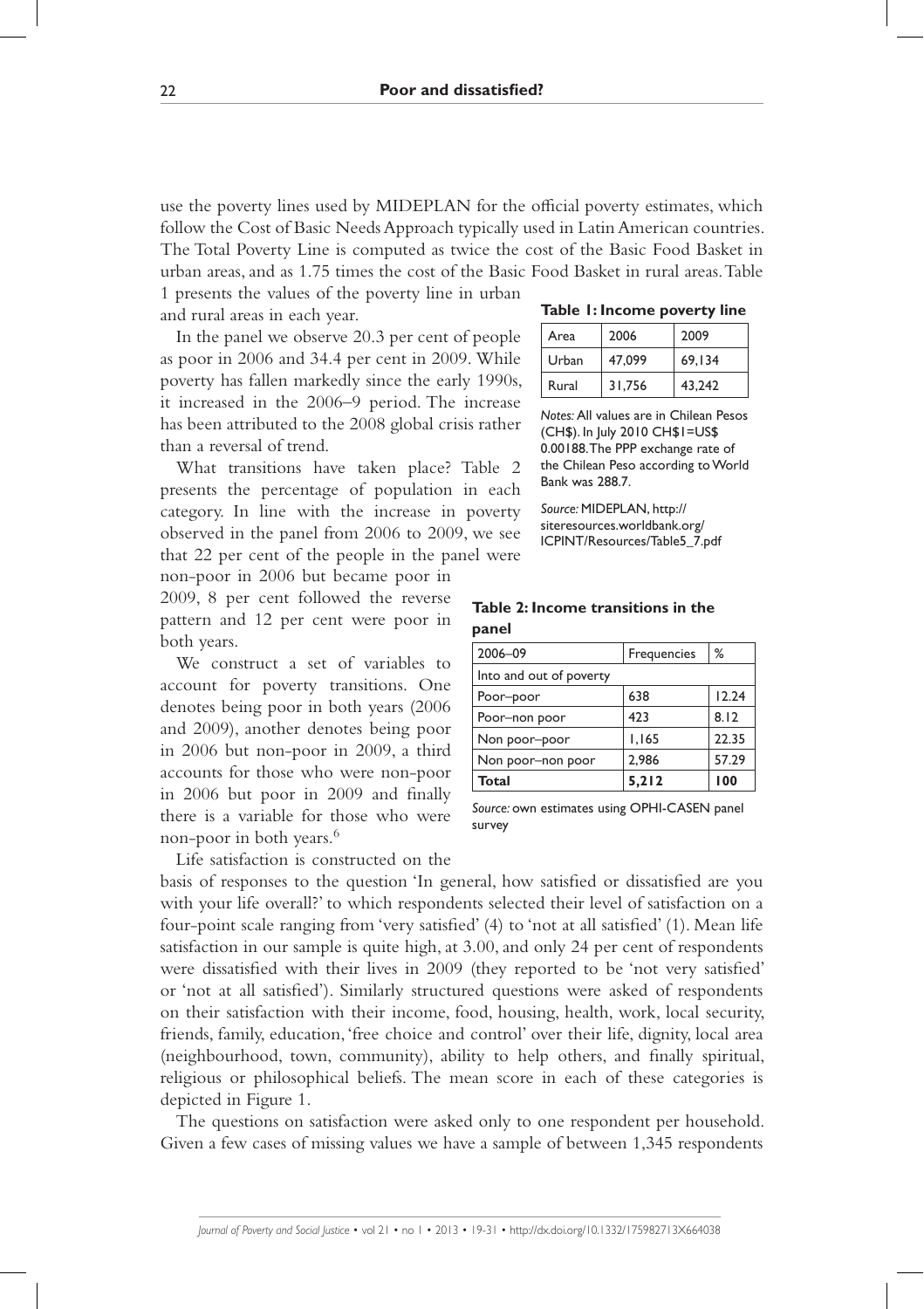

**Figure 1: Level of satisfaction in domains of life, 2009**



(for the question on satisfaction with spiritual, religious or philosophical beliefs) and 1,429 respondents for the life satisfaction question.

Satisfaction with life has significant correlations with satisfaction in all the other domains. The (Spearman correlation) coefficients range from 0.32 (with local security) to 0.61 (with food), with most of the coefficients being between 0.40 and 0.51. The correlation between life and income satisfaction is 0.47.

To evaluate the linkages between income levels and transitions and subjective wellbeing, we use basic descriptive statistics and multivariate ordered probit regression analysis controlling for a set of factors that are known to influence subjective wellbeing.

## **Links between income poverty, satisfaction with life and satisfaction with income**

#### *Poverty levels*

As a first approach, we compare satisfaction with life and across our range of domains for individuals in poor and non-poor households. We find that – on average – the poor are less satisfied than the non-poor, and all of the differences between the poor and non-poor groups are statistically significant (Table 3). The ranking of domains among both groups is fairly similar. Among both, satisfaction is highest with intangible aspects of life – family, dignity, free choice, beliefs and the ability to help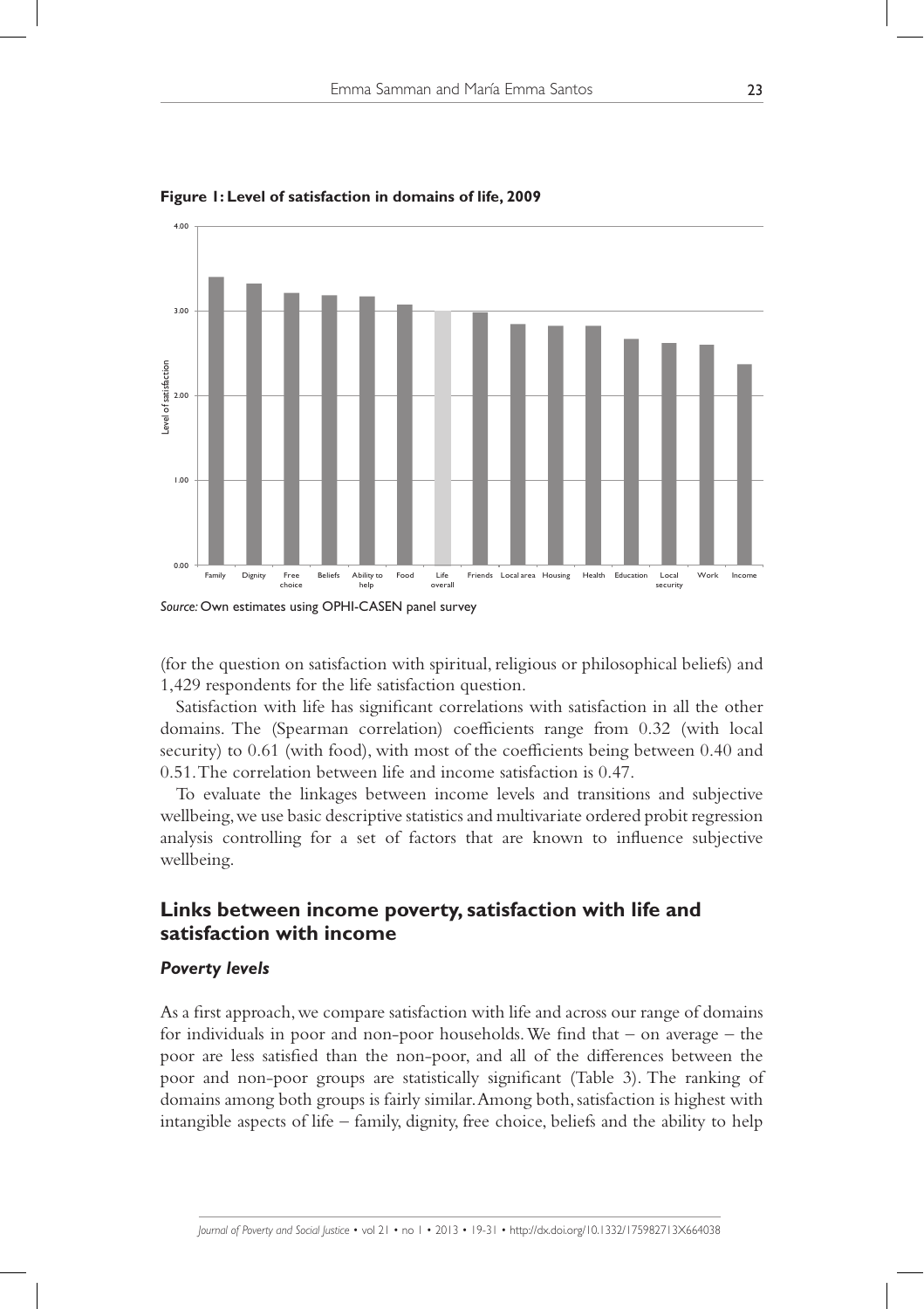| Domain          | Poor | Non-poor | Total | Difference |
|-----------------|------|----------|-------|------------|
| Family          | 3.33 | 3.44     | 3.41  | 0.12       |
| Dignity         | 3.21 | 3.39     | 3.33  | 0.18       |
| Free choice     | 3.08 | 3.27     | 3.21  | 0.20       |
| <b>Beliefs</b>  | 3.12 | 3.22     | 3.19  | 0.11       |
| Ability to help | 3.06 | 3.23     | 3.18  | 0.17       |
| Food            | 2.82 | 3.19     | 3.08  | 0.37       |
| Life            | 2.76 | 3.12     | 3.01  | 0.36       |
| Friends         | 2.86 | 3.04     | 2.99  | 0.18       |
| Local area      | 2.68 | 2.92     | 2.85  | 0.24       |
| Housing         | 2.58 | 2.94     | 2.83  | 0.36       |
| Health          | 2.65 | 2.91     | 2.83  | 0.26       |
| Education       | 2.48 | 2.76     | 2.67  | 0.29       |
| Local security  | 2.50 | 2.68     | 2.63  | 0.18       |
| Work            | 2.18 | 2.79     | 2.60  | 0.61       |
| Income          | 2.00 | 2.54     | 2.37  | 0.54       |

**Table 3: Mean satisfaction with life and its domains for poor and non-poor, 2009**

*Note:*\*All differences between poor and non-poor are significant at the 99% level.

*Source:* own estimates using OPHI-CASEN panel survey

others. For both groups, satisfaction with income is lower than for any other item. Interestingly, satisfaction with life falls exactly in the middle.

Figure 2 compares how poverty relates to responses to the four-point scale of the life satisfaction variable. Poverty status is associated with lower life satisfaction: a higher proportion of the poor are either 'not satisfied at all' or 'not very satisfied' compared to the proportion of the non-poor in these categories. Similarly, a lower proportion of the poor are in the 'satisfied' or 'very satisfied' categories when compared to the non-poor. Nonetheless, 62 per cent of the poor (and 82 per cent of the non-poor) are either satisfied or very satisfied with their lives.

We now explore the association of the poverty status on life satisfaction controlling for a number of characteristics, namely household location, demographic factors and employment status.<sup>7</sup> As expected, belonging to a poor household is strongly and negatively associated with life satisfaction. The only controls that exert a significant effect on life satisfaction are being a male and being an employer, both with a positive association.

To understand how income conditions the satisfaction of the poor and non-poor individuals, we look at how income and satisfaction are related in our sample overall and in each of these groups. We find a positive, significant relationship between income and life satisfaction in our 2009 sample (with a correlation of 0.24). Surprisingly however, the correlation between income and life satisfaction among the poor is not significant, while the correlation among the non-poor only is low (0.15) but significant. We revisit this analysis regressing life satisfaction against (the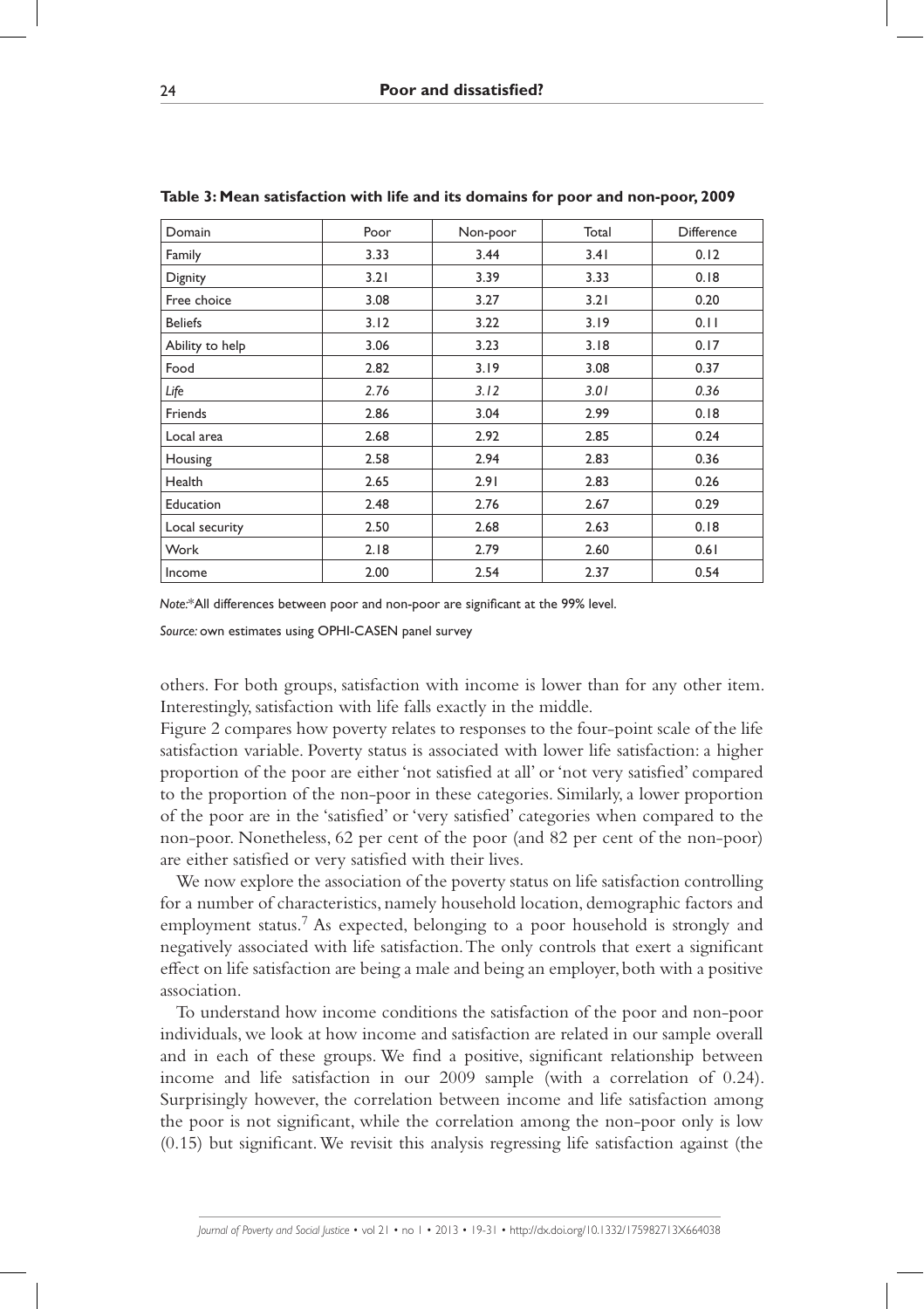

**Figure 2: Poverty condition and life satisfaction, 2009**

log of) income in 2009 (alongside the same controls as before) for the group of individuals who were poor in 2009 and for the group of those who were non-poor in 2009.8 This exercise enables us to predict the effects of a small income increase on life satisfaction among the poor and non-poor respectively (Table 4). Here too, we find that an income increase among the poor is not significantly associated with life satisfaction. On the other hand, an income increase among the non-poor is positively and significantly associated with greater life satisfaction.<sup>9</sup>

This result suggests that the link between income and life satisfaction may differ somewhat between the poor and the non-poor group, with income mattering more to the satisfaction of the non-poor. This result might be suggestive of a threshold effect at the lower end of the distribution such that below a certain (low) income

|                                                                | Life Satisfaction     |                      |  |
|----------------------------------------------------------------|-----------------------|----------------------|--|
|                                                                | Poor in 2009          | Non-poor in 2009     |  |
| Log of Income 2009                                             | $-0.017$<br>$(-0.53)$ | $0.291***$<br>(5.23) |  |
| Household location<br>Demographic factors<br>Employment status | ∨                     |                      |  |
| Standardised coefficient                                       | $-0.0297$             | 0.1992               |  |
| Obs                                                            | 442                   | 987                  |  |
| Chi <sub>2</sub>                                               | 39.16                 | 51.33                |  |

**Table 4: Ordered probit model of life satisfaction with log income in 2009**

*Notes: Absolute value of z-statistics in parentheses.* \*\*\*: significant at the 1%, \*\*: significant at the 5%, \*: significant at the 10% level.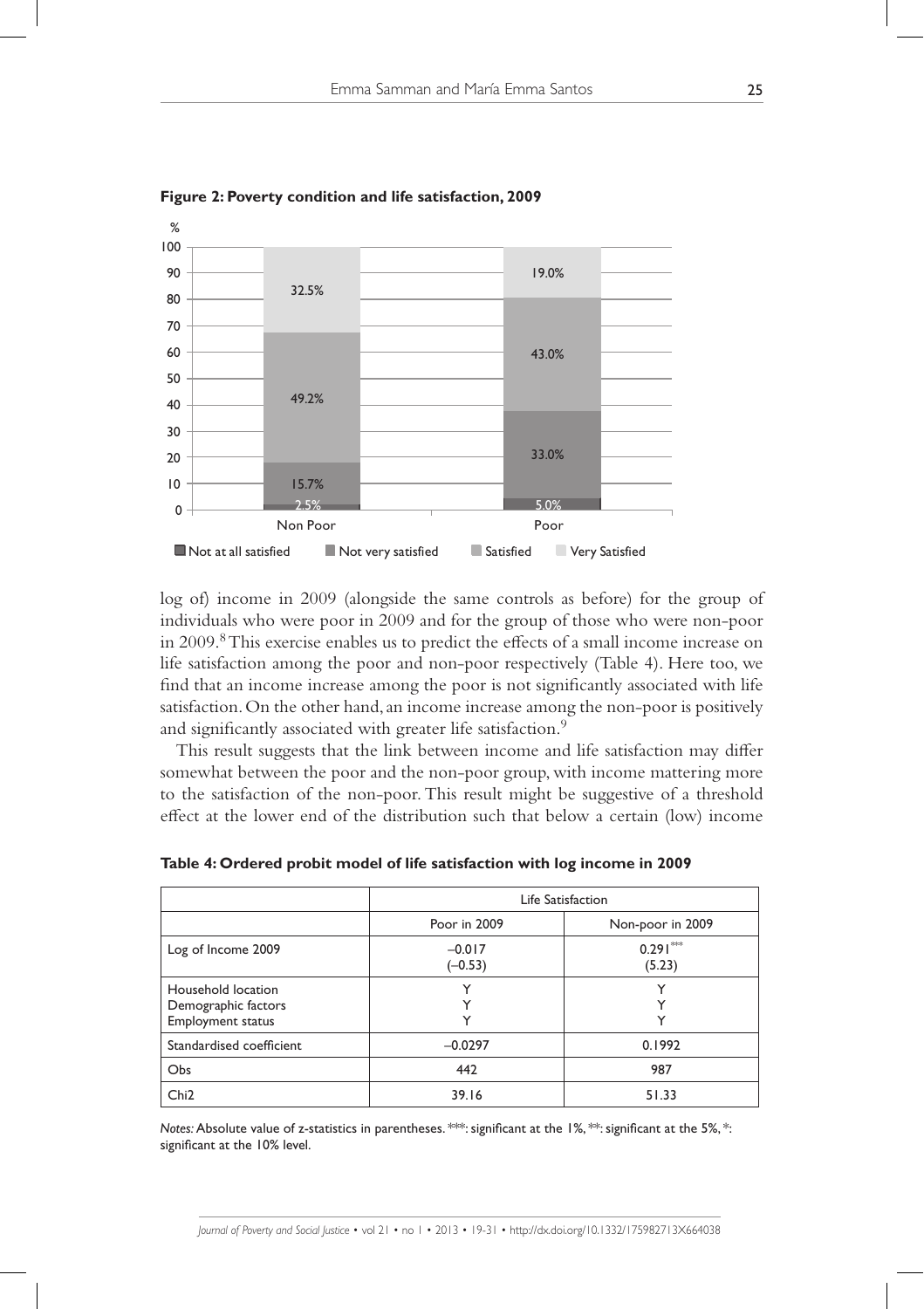level (such as the poverty line) under which the person is unable to satisfy her basic needs, a higher income may not increase life satisfaction significantly as the person cannot satisfy her basic needs anyway.

### *Transitions in and out of poverty*

Having established that the poor are less satisfied than the non-poor with their lives and that income gains do not appreciably affect life satisfaction when individuals remain poor, we now consider the effect of income poverty transitions on satisfaction with life. Here, our model looks at the effects of transitions holding constant household location (urban vs rural), household size and the age, gender and the employment status (inactive, unemployed, employee or employer) of the respondent. Note that we

#### **Table 5: Ordered probit model of life satisfaction with income poverty transitions 2006–09**

|                           | Life satisfaction |
|---------------------------|-------------------|
|                           |                   |
| Poor-poor (base category) |                   |
| Non poor-non poor         | $0.612***$        |
|                           | (5.79)            |
| Non poor-poor             | 0.177             |
|                           | (1.57)            |
| Poor-non poor             | $0.431**$         |
|                           | (2.96)            |
| Household location        |                   |
| Demographic factors       |                   |
| <b>Employment status</b>  |                   |
| Obs                       | 1.429             |
| Chi <sub>2</sub>          | 96.38             |

*Notes:* Absolute value of z-statistics in parenthesis. \*\*\*: significant at the 1%, \*\*: significant at the 5%, \*: significant at the 10% level. The base category for employment status is being an employee. In the poverty transitions variables, the first category refers to the income category in 2006, and the second, to the income category in 2009. For example: poor–non poor means that the person was poor in 2006 but not in 2009.

do not intend to infer causality but rather to focus on associations.

In the set of variables for transitions, the base category is being poor both in 2006 and 2009, and the included categories correspond to those respondents that were non-poor at both points in time, poor in 2006 but non-poor in 2009 and vice versa. Table 5 presents our results, based on an ordered probit regression model. We see that being non-poor in both periods as well as having moved out of poverty between 2006 and 2009 are positively and significantly associated with life satisfaction. Also, being nonpoor in both periods is associated with greater life satisfaction than being nonpoor only in 2009. Interestingly, having moved into poverty between 2006 and 2009 has no significant association on life satisfaction, suggesting that recent poverty has a negative an effect on life satisfaction as does 'permanent' poverty. It would be interesting to see if this result holds if we considered poverty experienced for

longer than the three-year period for which we have data.

## **Discussion and conclusions**

What does this analysis tell us about the relationship between poverty and subjective wellbeing? First, the life satisfaction of the sample on the whole is fairly high at 3.0 on a four-point scale. The poor display slightly lower satisfaction than the non-poor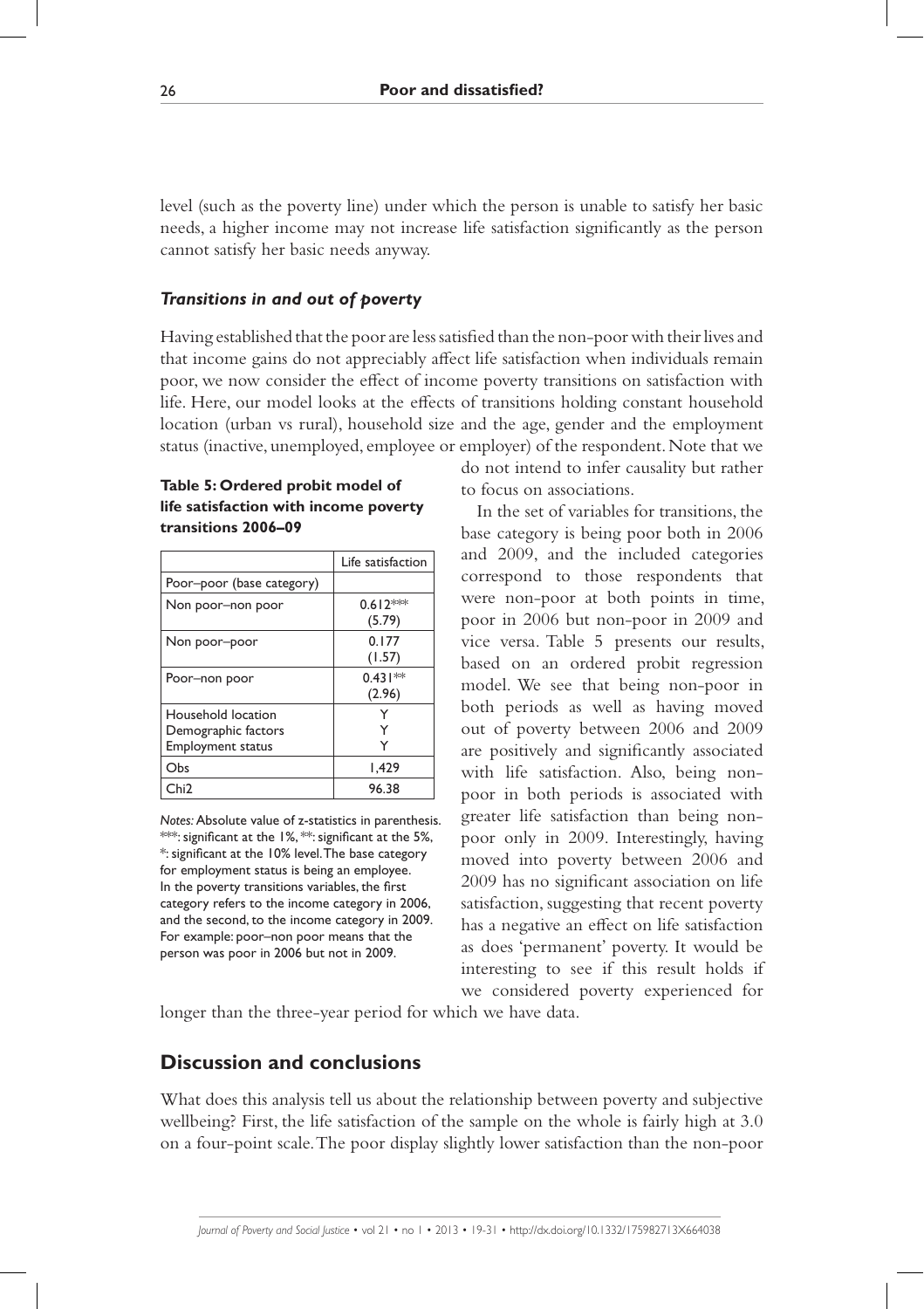(2.76 versus 3.12) but the average satisfaction of the poor is still skewed towards being more satisfied with their lives rather than less so. Significantly, the poor are less satisfied than the societal average (and the non-poor) with all aspects of their lives than the non-poor (and all the differences are statistically significant), but the differences are greatest for incomes, work, education and local security, and less for intangible aspects such as family, dignity and free choice and control.

Second, being poor is significantly associated with having less satisfaction with life, after controlling for household location and key demographic factors, though we cannot say anything about the direction of causality (and indeed, it may run in both directions). In other words, being poor may be more likely to result in less satisfaction or those less satisfied may be more likely to be income poor.

Third, we looked at the predicted effect of income shifts among the poor and non-poor respectively. We found no significant association between income and life satisfaction among the poor (either unconditionally or holding explanatory variables constant) but it is positive and significant among the non-poor. This appears to contradict the idea that income matters more the less one has of it when one is below a poverty threshold. Rather, it seems that when people remain unable to meet their basic needs, more or less income does not significantly change their satisfaction with life.

Finally, transitions into and out of poverty appear to affect people's subjective states as well, even over a relatively short period. In particular, those people who were not poor in 2006 nor in 2009 had higher life satisfaction than people who were poor in both of those periods. Those who fell into poverty were no more satisfied with their lives than those who were poor in both periods. Those who climbed out of poverty between 2006 and 2009 exhibited a markedly increased satisfaction with their lives. In other words, changes in poverty status would appear to have fluid and significant associations with life satisfaction, with recent impoverishment being perceived 'as bad as' the experience of permanent poverty. The evidence would appear consistent with a lack of subjective adaptation by the poor.

This finding would seem to be inconsistent with the literature on adaptation, in so much as it applies to the income poor, as the poor in our sample not only seem less satisfied with their lives than their richer counterparts but movements out of poverty are associated with a significant increase in life satisfaction. This stands in contrast to most literature focusing on the relationship between changes in income and life satisfaction, which focuses on the whole of the income distribution and which generally finds evidence of some sort of adaptation to income shifts. Equally, in light of the drastic fall in poverty that Chile has experienced in recent years, where a large share of the population has escaped poverty in a short period of time, it might be that as reference norms have shifted, so have expectations – and that transitions out of poverty raise satisfaction as people achieve what they expect (and what many peers have accomplished) while those who remain poor (or fall into poverty) become frustrated with their standing. More research is needed along these lines.

The analysis of course has limitations. Our measure of life satisfaction – with its four-item response structure – may not be sufficiently finely nuanced to pick up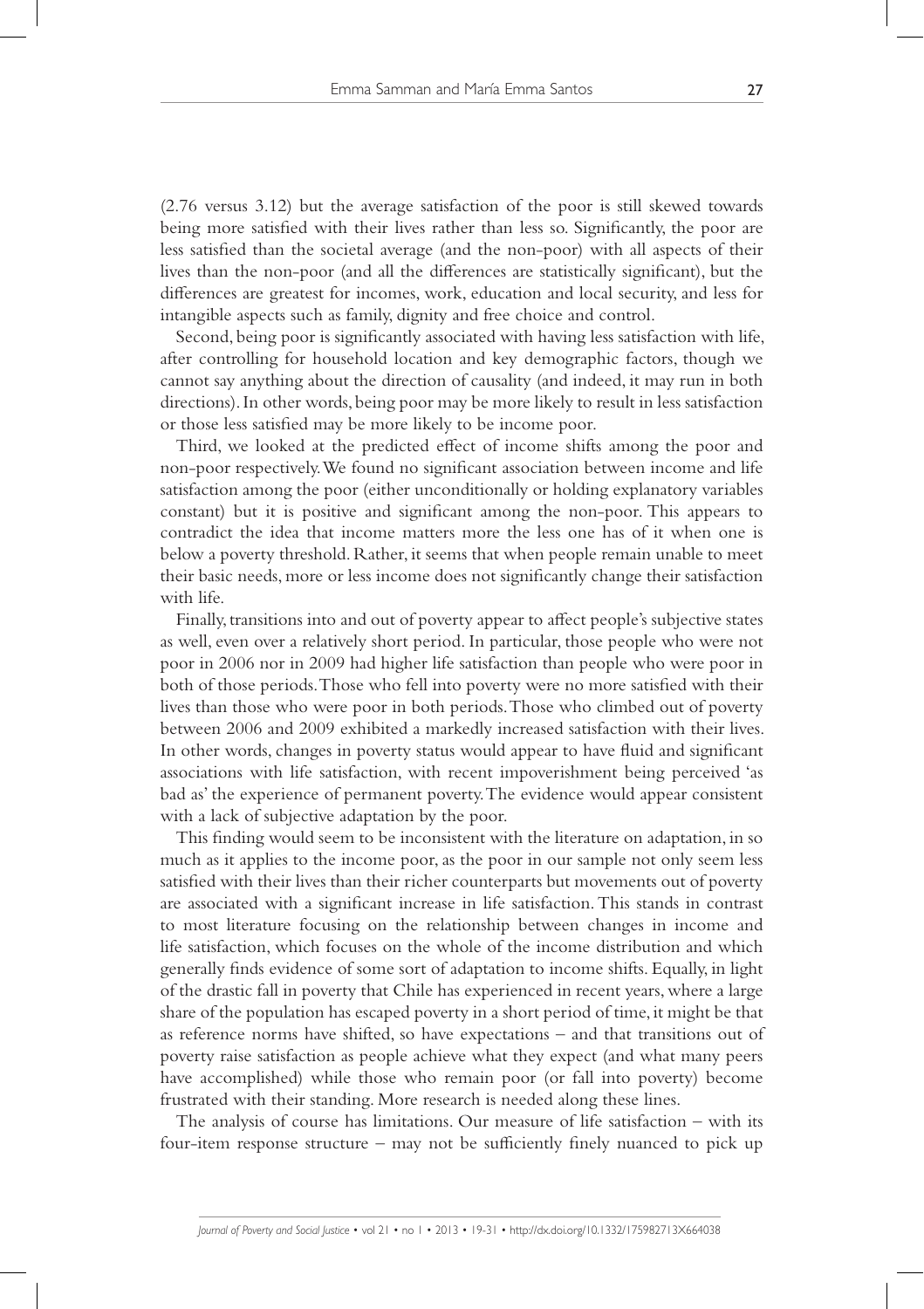more subtle changes in how people feel about their lives. Despite having available panel data which traces changes in income over time to satisfaction levels for individuals, there remains a question of causation – namely, do changes in income prompt changes in people's psychological states, or do changes in psychological states bring about changes in income, or are the two mutually reinforcing? Moreover, we are unable to explore the effects of longer poverty spells – it could be that people who are chronically poor over a longer period differ in some systematic way from those who were able to escape poverty in the period under study. The literature on adaptation assumes that subjective states alter in response to income but more evidence on how this happens would be useful. Finally, we need to go beyond knowing that income is linked to satisfaction to knowing why it is linked and what particular factors mediate the linkage.

Nonetheless, this study seeks to contribute to a growing body of knowledge about how income and income poverty shape people's feelings about their lives. It is generally acknowledged that income is inadequate as a measure of welfare, but that satisfaction measures too require greater scrutiny, not least to understand the extent to which they reflect objective circumstances and can be usefully compared among people. As interest in subjective measures grows, alongside a growing impetus to use this knowledge in policy domains, more information is needed about how people judge how satisfied they are with their lives, and whether and how these measures have policy legitimacy and relevance.

#### **Notes**

<sup>1</sup> According to Economic Commission for Latin America and the Caribbean (ECLAC) estimates using the Encuesta de Caracterización Socioeconómica Nacional (CASEN) dataset, poverty fell from 38.6 per cent in 1990 to 13.7 per cent in 2006 and indigence, from 13 per cent to 3.2 per cent (Alicia Barsena, Introductory speech to the International Conference on 'Multidimensional poverty measurement in Latin America', Santiago de Chile, 13–14 May 2010).

<sup>2</sup> The two measures are often used interchangeably though psychologists assert that happiness measures affect and satisfaction, cognition or judgement. The survey on which this paper is based measured both satisfaction and happiness, though here we confine our analysis to the former.

<sup>3</sup> The difference seems to hinge in large part on whether the relationship between income and satisfaction is considered to be log-linear.

4 Though presently an OECD member, Chile is still currently defined as a developing country according to World Bank classifications. Its per capita income of US\$12,280 falls just below the threshold of US\$12,475, placing it in the 'upper middle income' category.

We use the per capita household income rather than the equivalent income in line with the methodology followed by the Ministerio de Planificación y Cooperación de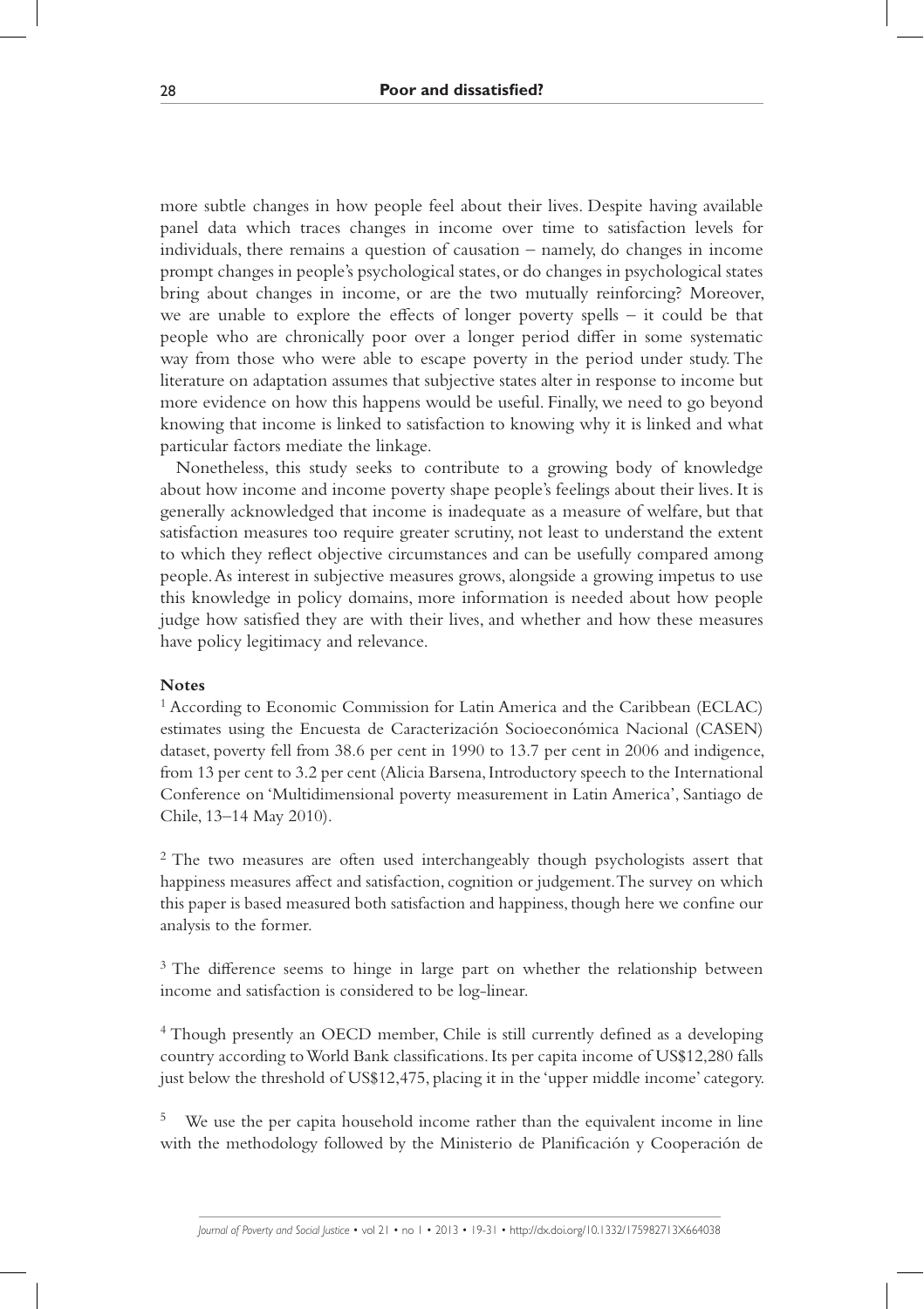Chile (MIDEPLAN) for its official income poverty estimates. The CASEN has a very detailed income questionnaire, which enquires about labour incomes from primary and secondary occupation as well as from casual work, income from rent of property and physical capital, utilities, dividends, interest from deposits, remittances, donations, and all government transfers, including pensions, subsidies and family allowances. Additionally, it requests that the interviewed person estimates the quantity of income received in kind forms and production for self-consumption. We consider all income sources for the household's income indicator.

 $6$  These are  $0/1$  'dummy' variables. We also tried a different specification of the transitions considering a broader set of categories using not only the poverty line but also the indigence line (which corresponds to the cost of the basic food basket). However, when using this further discrimination between groups, the transitions had the expected signs but were largely insignificant – which seems to be an effect of the small number of people within each transition group. For this reason, we focus the discussion on transitions above and beyond the poverty line.

7 Ordered probit and logit regressions with life satisfaction as the dependent variable. Estimations are available from the authors upon request.

<sup>8</sup> An alternative way to perform this analysis was to estimate a unique overall regression (considering the poor and non-poor) and then analyse the probability change in each of the possible levels of life satisfaction for the poor and the non-poor. We found this type of analysis to be less clear than the one presented here, although overall consistent.

<sup>9</sup> The standardised coefficient indicates that for a standard deviation increase in the (log of) income among the non-poor, life satisfaction is expected to increase in 0.20 standard deviations, holding all other variables constant. We used the command *listcoef, std help* in Stata, designed by Long and Freese (2001).

#### **References**

- Biswas-Diener, R. and Diener, E. (2001) 'Making the best of a bad situation: satisfaction in the slums of Calcutta', *Social Indicators Research*, 55(3): 329–52, http:// positiveacorn.com/wp-content/uploads/2012/01/Biswas-Diener\_2001.pdf.
- Brickman, P. and Campbell, D.T. (1971) 'Hedonic relativism and planning the good society', in M.H. Appley (ed) *Adaptation level theory: A symposium*, New York: Academic Press, pp 287–302.
- Brickman, P., Coates, D. and Janoff-Bulman, R. (1978) 'Lottery winners and accident victims: is happiness relative?', *Journal of Personality and Social Psychology*, 36(8): 917–27.
- Burchardt, T. (2005) 'Are one man's rags another man's riches? Identifying adaptive expectations using panel data', *Social Indicators Research*, (74): 57– 102.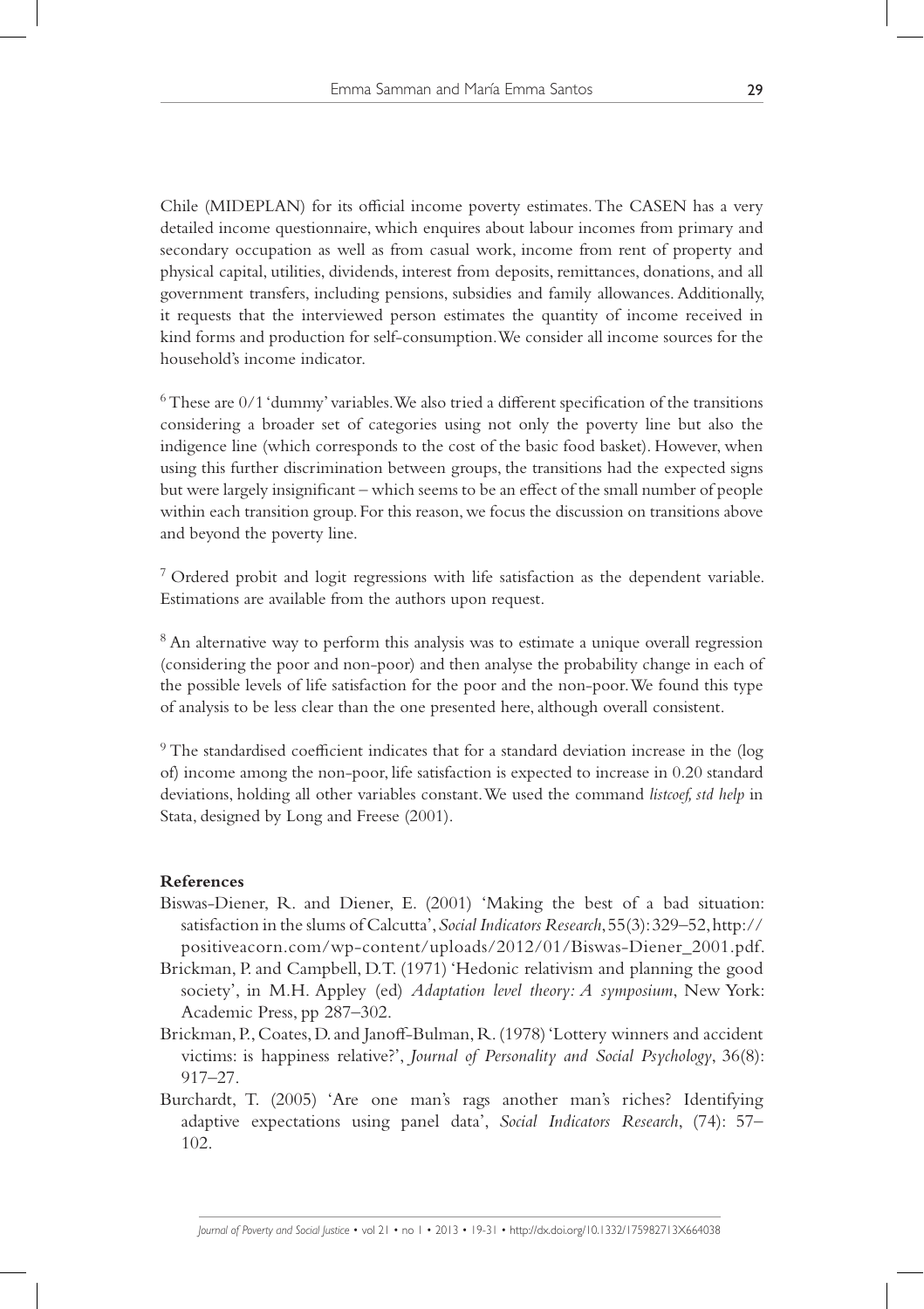- Comision Economica para America Latina y el Caribe (CEPAL) (2000) 'Equidad, Desarrollo y Ciudadania', Santiago: CEPAL, www.eclac.cl/publicaciones/xml/5/4425/ lcg2071.pdf.
- Deaton, A. (2008) 'Income, health and wellbeing around the world: evidence from the Gallup World Poll', *Journal of Economic Perspectives*, 22(2): 53–72.
- Di Tella, R., Haisken-De New, J. and MacCullough, R. (2007) 'Happiness adaptation to income and status in an individual panel', Working Paper 13159, Cambridge: National Bureau of Economic Research (NBER).
- Diener, E. and Lucas, R.E. (1999) 'Personality and subjective wellbeing', in D. Kahneman, E. Diener and N. Schwarz (eds) *Wellbeing: The foundations of hedonic psychology*, New York: Sage Foundation, pp 213–29.
- Diener, E., Suh, E.M., Lucas, R.E. and Smith, H.L. (1999) 'Subjective wellbeing: three decades of progress', *Psychological Bulletin*, 125: 276–302.
- Easterlin, R. A. (1974) 'Does economic growth improve the human lot? Some empirical evidence', in P.A. David and W.R. Melvin (eds) *Nations and Households in Economic Growth*, Palo Alto, CA: Stanford University Press, pp 98–125.
- Helliwell, J., Layard, R. and Sacks, J. (2012) *World Happiness Report*, New York: The Earth Institute, Colombia University, www.earth.columbia.edu/sitefiles/file/ Sachs%20Writing/2012/World%20Happiness%20Report.pdf.
- Larrañaga, O. (2009) 'Inequality, poverty and social policy: recent trends in Chile', OECD Social Employment and Migration Working Paper 85, Paris: OECD.
- Long, J.S. and Freese, J. (2001) *Regression models for categorical dependent variables using Stata*, College Station, TX: StataCorp.
- Luttmer, E. (2004) 'Neighbors as negatives: relative earnings and well-being', *Quarterly Journal of Economics*, 120(3): 963–1002.
- Merton, Robert K. (1957) *Social Theory and Social Structure*, Glencoe, IL: Free Press of Glencoe.
- Neff, D. (2009), 'The satisfied poor: evidence from South India,' Brooks World Poverty Institute (BWPI) Working Paper 7109, Manchester: The University of Manchester, BWPI.
- Neilson, C., Contreras, D. and Hermann, J. (2008) 'The dynamics of poverty in Chile', *Journal of Latin American Studies*, 40(2): 251–73.
- Oxford Development Studies (2007) 'The missing dimensions of poverty data' (Special Issue), *Oxford Development Studies*,35(4).
- Rojas, M. (2004) 'Wellbeing and the complexity of poverty: a subjective wellbeing approach' *UNU-WIDER Research Paper* RP2004/29. Helsinki: UN-WIDER.
- Sen, A. (1985) *Commodities and Capabilities*, Amsterdam: North-Holland.
- Stevenson, B. and Wolfers, J. (2008) 'Economic growth and subjective well-being: reassessing the Easterlin Paradox,' Working Paper, Philadelphia, PA: Wharton School, University of Pennsylvania, prepared for *Brookings Papers on Economic Activity*, Spring.
- Stutzer, A. (2004) 'The role of income aspirations in individual happiness', *Journal of Economic Behavior and Organisation*, 54(1): 89–109.